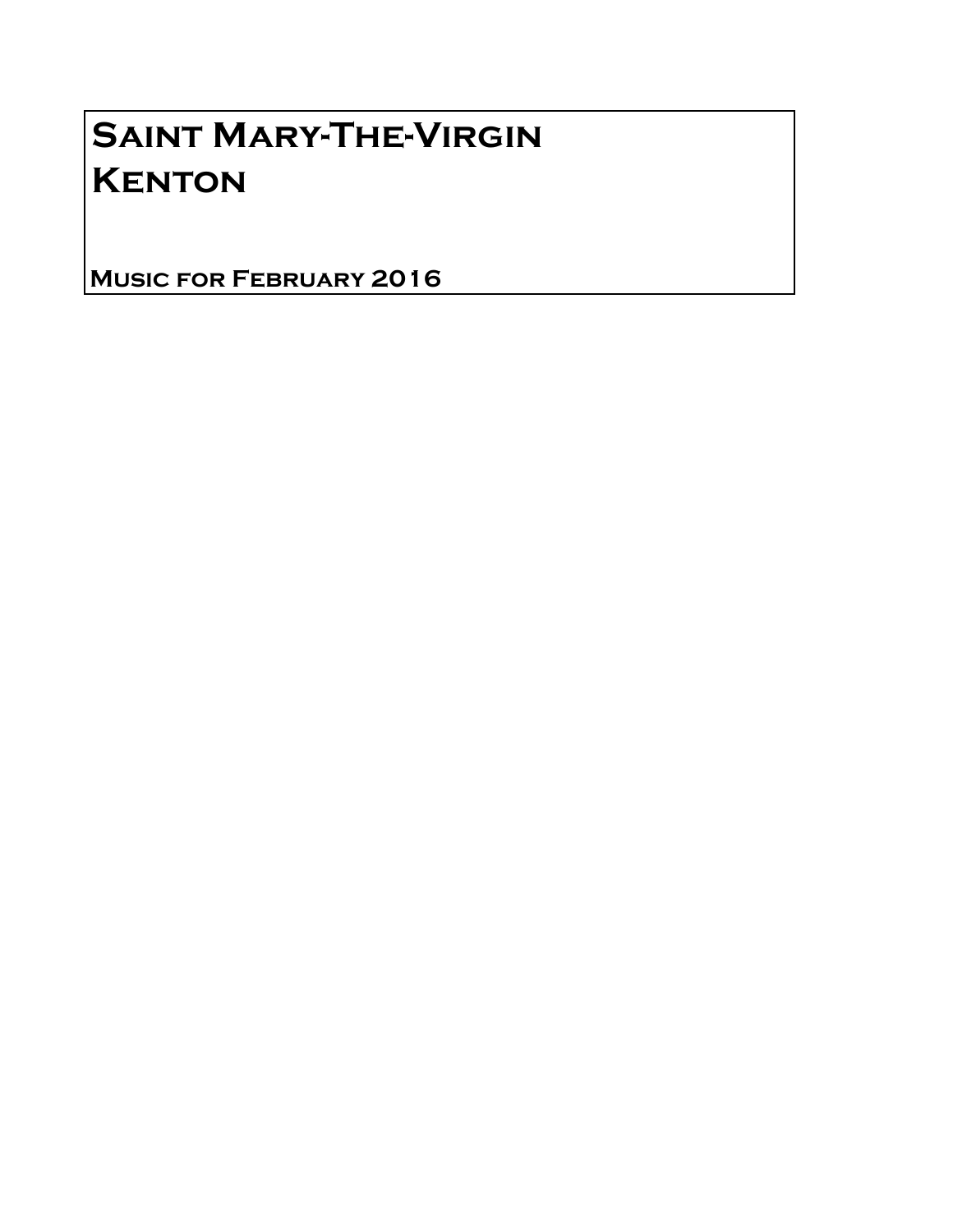### **2nd February Candlemas**

| <b>SHEET</b> | <b>Nunc Dimittis</b>           |
|--------------|--------------------------------|
|              |                                |
|              |                                |
| 3(i)         | Come, thou long-expected Jesus |
|              |                                |
| 21           | A great and mighty wonder      |
|              |                                |

Setting

At communion

## **7th February Ordinary Time V**

| Introit                   | CH143        | Dear Lord and father of mankind                   |
|---------------------------|--------------|---------------------------------------------------|
| <b>Responsorial Psalm</b> | Page 183     | First setting                                     |
| Gradual                   |              |                                                   |
| Offertory                 | <b>CH32</b>  | Alleluia, alleluia, give thanks to the risen Lord |
| Communion                 | CH72         | Be still for the presence of the Lord             |
| Recessional               | <b>CH190</b> | Give me joy                                       |
|                           | Setting      | Mass of St Gregory & Lourdes II Gloria            |

At communion Blessed are the pure in heart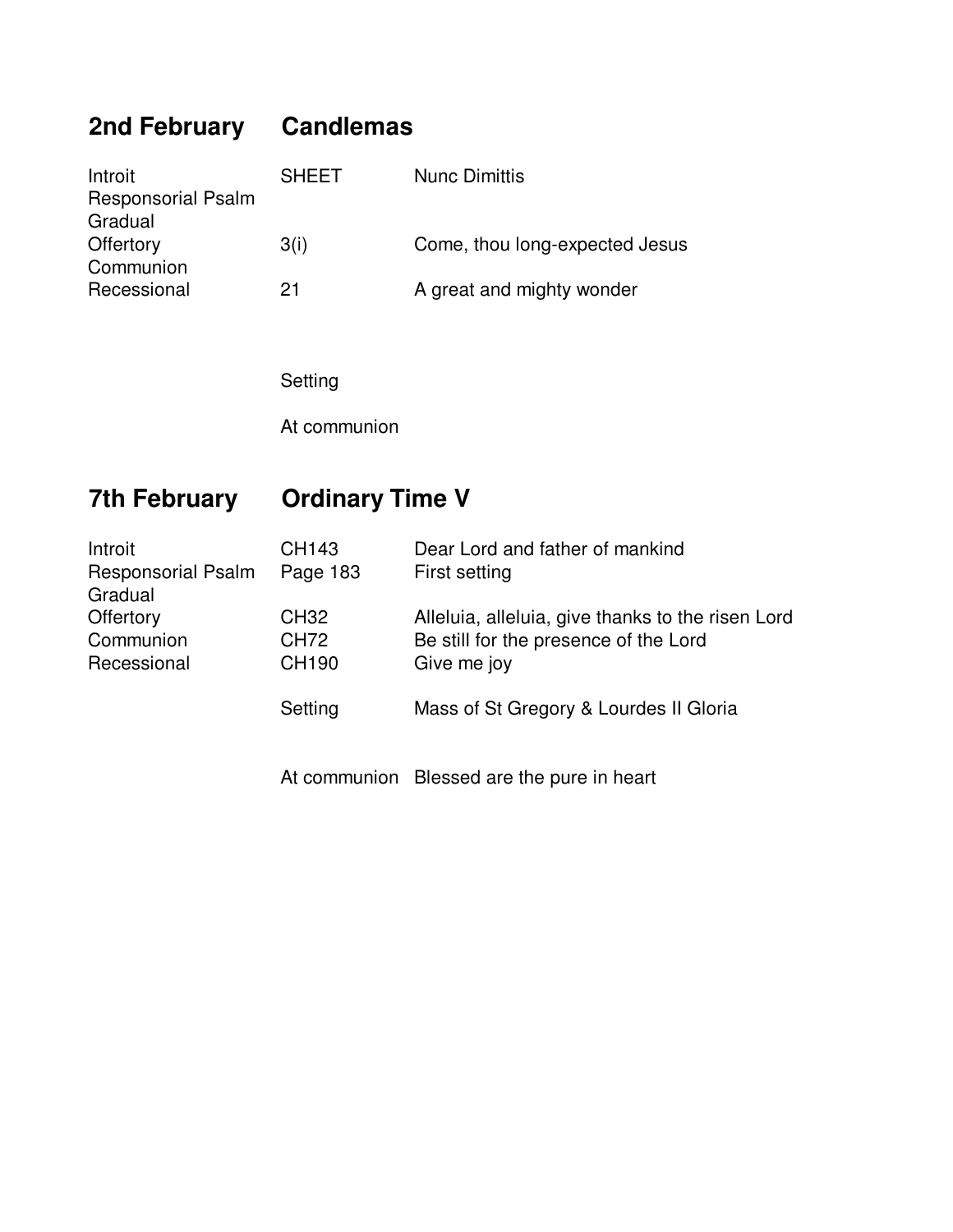### **10th February Ash Wednesday**

| Introit                   | 453     | Stand up, stand up for Jesus |
|---------------------------|---------|------------------------------|
| <b>Responsorial Psalm</b> | Page 21 | First setting                |
| Gradual                   |         |                              |
| Offertory                 | 70      | Lord Jesus, think on me      |
| Communion                 | 305     | Soul of my Saviour           |
| Recessional               | 434     | Oft in danger                |
|                           | Setting | Merbecke                     |

At communion

### **14th February Lent I**

| 74       | O for a heart to praise my God |
|----------|--------------------------------|
| Page 164 | First setting                  |
|          |                                |
| 383      | Jesu, lover of my soul         |
| 69       | Lord, in this thy mercy's day  |
| 67       | Forty days and forty nights    |
|          |                                |

Setting **Martin Shaw** 

At communion Lord your Word's our heavenly bread